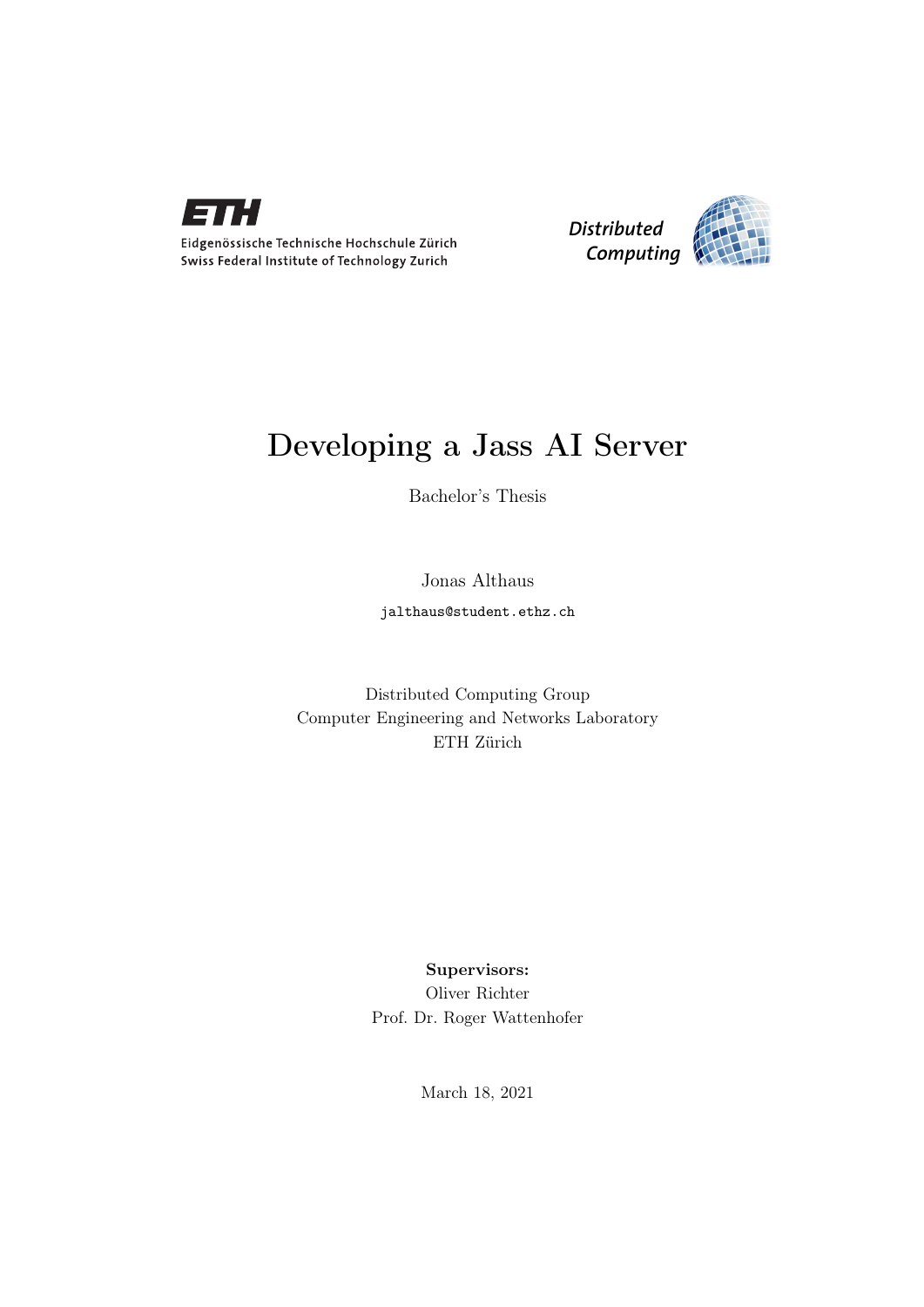### Acknowledgements

<span id="page-1-0"></span>I would like to thank my supervisor Oliver Richter for guiding me throughout this project and always giving me valuable feedback and ideas.

Next, I thank Noël Rimensberger for developing the Jass AI and Niklaus Kappeler for enabling HTTPS on our WebApp.

Lastly, I want to thank Schweizer Jassverzeichnis<sup>1</sup> for publishing our project on their blog as well as all the players for having played over 130 games of Jass.

<sup>1</sup>https://www.jassverzeichnis.ch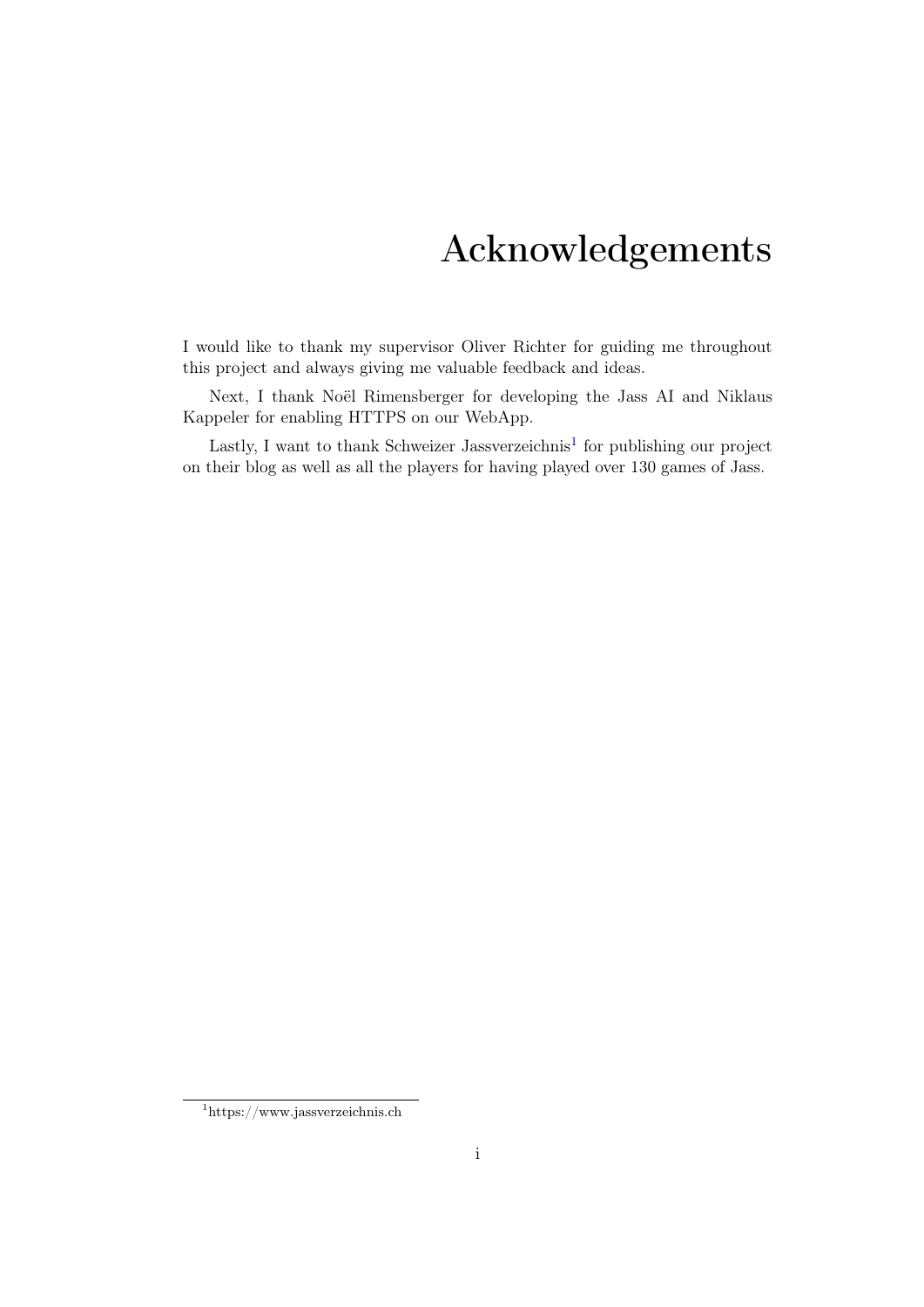### Abstract

<span id="page-2-0"></span>To evaluate various self-play reinforcement learning agents in the domain of Jass, we have built a web application in which players can compete against each other and the Artificial Intelligence. Since the outcome of a stochastic trick-taking game such as Jass depends on the distribution of the cards, we propose a new game mode which eliminates the luck factor and provides a fair game dynamic. Analysing those fair games enables us to compare different agents with human players under equal conditions. Our results show one agent playing on a par with human Jass players, frequently even outperforming them. Furthermore, we demonstrate the fairness of the new game mode by showing that fair games are more balanced than regular Jass games and thus lead to a more competitive game environment.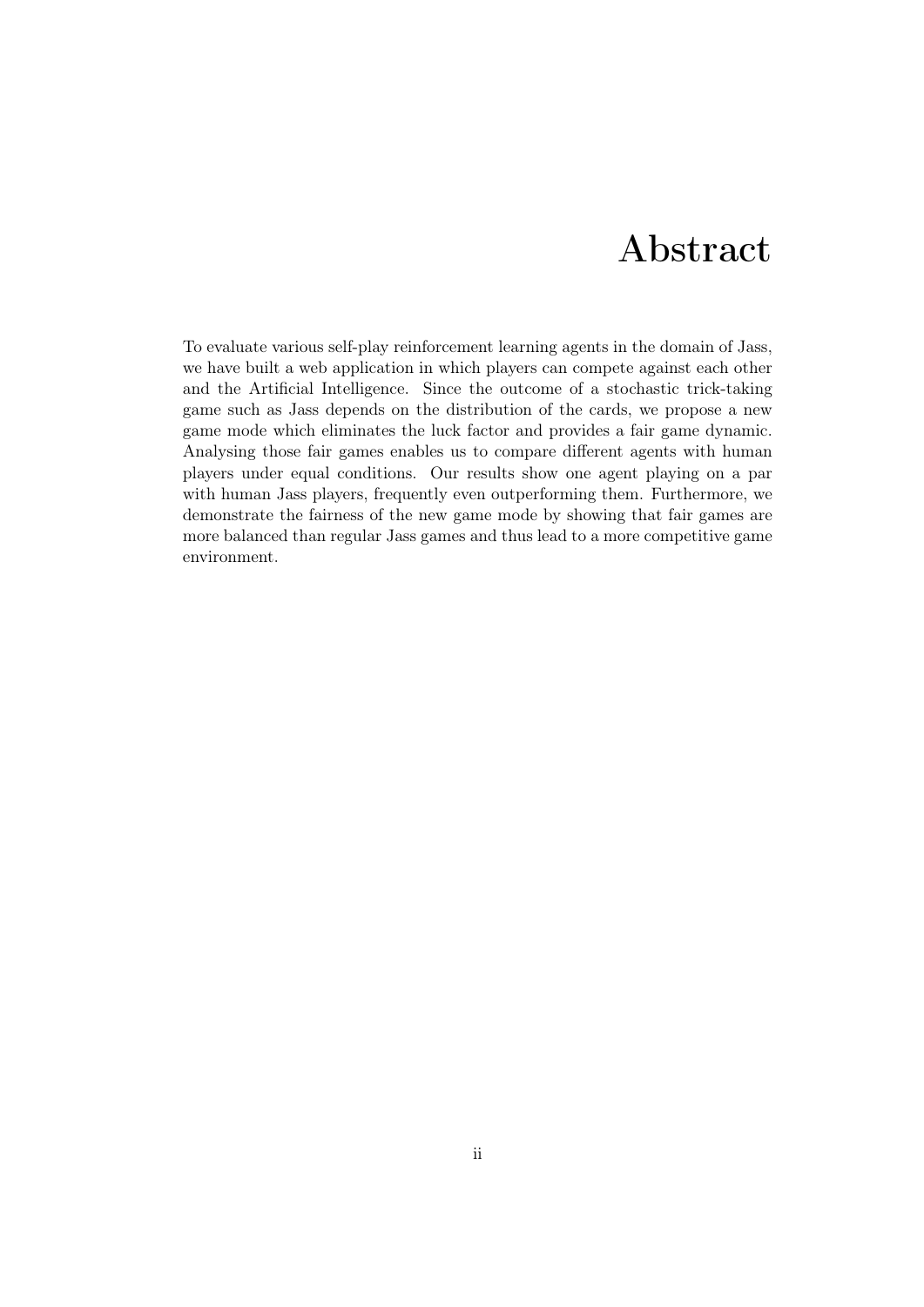# **Contents**

|                           |                                 | <b>Acknowledgements</b>            | i              |  |  |  |  |
|---------------------------|---------------------------------|------------------------------------|----------------|--|--|--|--|
|                           | Abstract                        |                                    | ii             |  |  |  |  |
| 1                         |                                 | Introduction                       | 1              |  |  |  |  |
| $\bf{2}$                  | <b>Background</b>               |                                    |                |  |  |  |  |
|                           | 2.1                             |                                    | $\overline{2}$ |  |  |  |  |
|                           | 2.2                             |                                    | $\overline{2}$ |  |  |  |  |
|                           |                                 | 2.2.1                              | $\overline{2}$ |  |  |  |  |
|                           |                                 | 2.2.2                              | 3              |  |  |  |  |
|                           | 2.3                             |                                    | 3              |  |  |  |  |
| 3                         | <b>Extensions to the WebApp</b> |                                    |                |  |  |  |  |
|                           | 3.1                             |                                    | $\overline{4}$ |  |  |  |  |
|                           | 3.2                             |                                    | $\overline{5}$ |  |  |  |  |
| 4                         | Evaluation                      |                                    |                |  |  |  |  |
|                           | 4.1                             |                                    | $\overline{7}$ |  |  |  |  |
|                           |                                 | 4.1.1                              | $\overline{7}$ |  |  |  |  |
|                           |                                 | Performance in Fair Games<br>4.1.2 | 9              |  |  |  |  |
|                           | 4.2                             |                                    | 9              |  |  |  |  |
|                           |                                 | 4.2.1                              | 11             |  |  |  |  |
| $\bf{5}$                  |                                 | Conclusion                         | 13             |  |  |  |  |
| <b>Bibliography</b><br>14 |                                 |                                    |                |  |  |  |  |
|                           | A User Study<br>$A-1$           |                                    |                |  |  |  |  |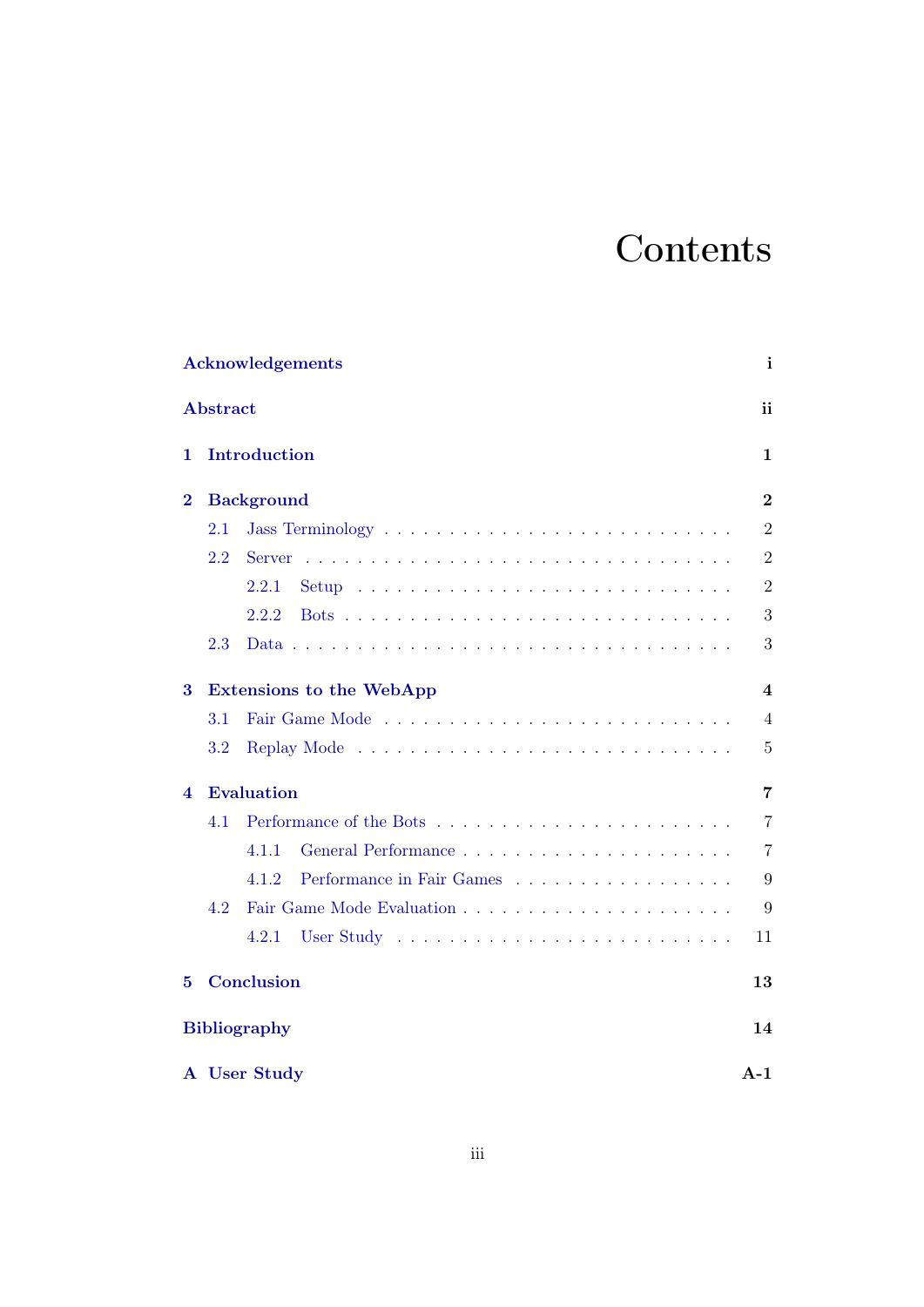## CHAPTER<sub>1</sub> Introduction

<span id="page-4-0"></span>Schieber Jass is a traditional trick-taking Swiss card game which is played by two teams of two players each. As a challenge for game AI research, Noël Rimensberger has developed four different Jass bots using self-play reinforcement learning [\[1\]](#page-17-0). In order to ensure accurate evaluation of each agent, it is necessary to analyse more of their games against human Jass players. Therefore, we developed a web application (WebApp) in which people from all over the world can play a game of Jass against each other and the AI.

Even though Jass is not considered as gambling in Switzerland [\[2\]](#page-17-0), being a stochastic game, it contains a relevant luck factor. The outcome of a game depends on the random distribution of the starting hands, as not every hand is equally strong. In order to mitigate that luck factor, we propose a new fair game mode that provides equal conditions for each team, i.e. every starting hand will be played twice, once for each team. Consequently, we can analyse the agents when starting with equal hands and compare their plays against one another and to the choices made by human players. Furthermore, we address the effects and potential issues of the fair game mode and carry out a user study to count in the experiences made by the players themselves.

Our main goal of this project is to generate interest among Jass players to test our WebApp and thus play alongside and/or against the AI. Therefore, the primary objective is to develop a bug-free server and a capable user interface [\[3\]](#page-17-0). Additionally, we provide various features to enhance the overall experience, including a replay mode that allows users to revisit their best games, analyse their mistakes and potentially discover better plays. Revisiting previously played games is a feature exclusively available on our WebApp and not found on other Jass websites<sup>1</sup>.

 $1$ www.schieber.ch, www.jasse.ch, www.swisslos.ch/de/jass/schieber/spielen.html and www.jassfederal.ch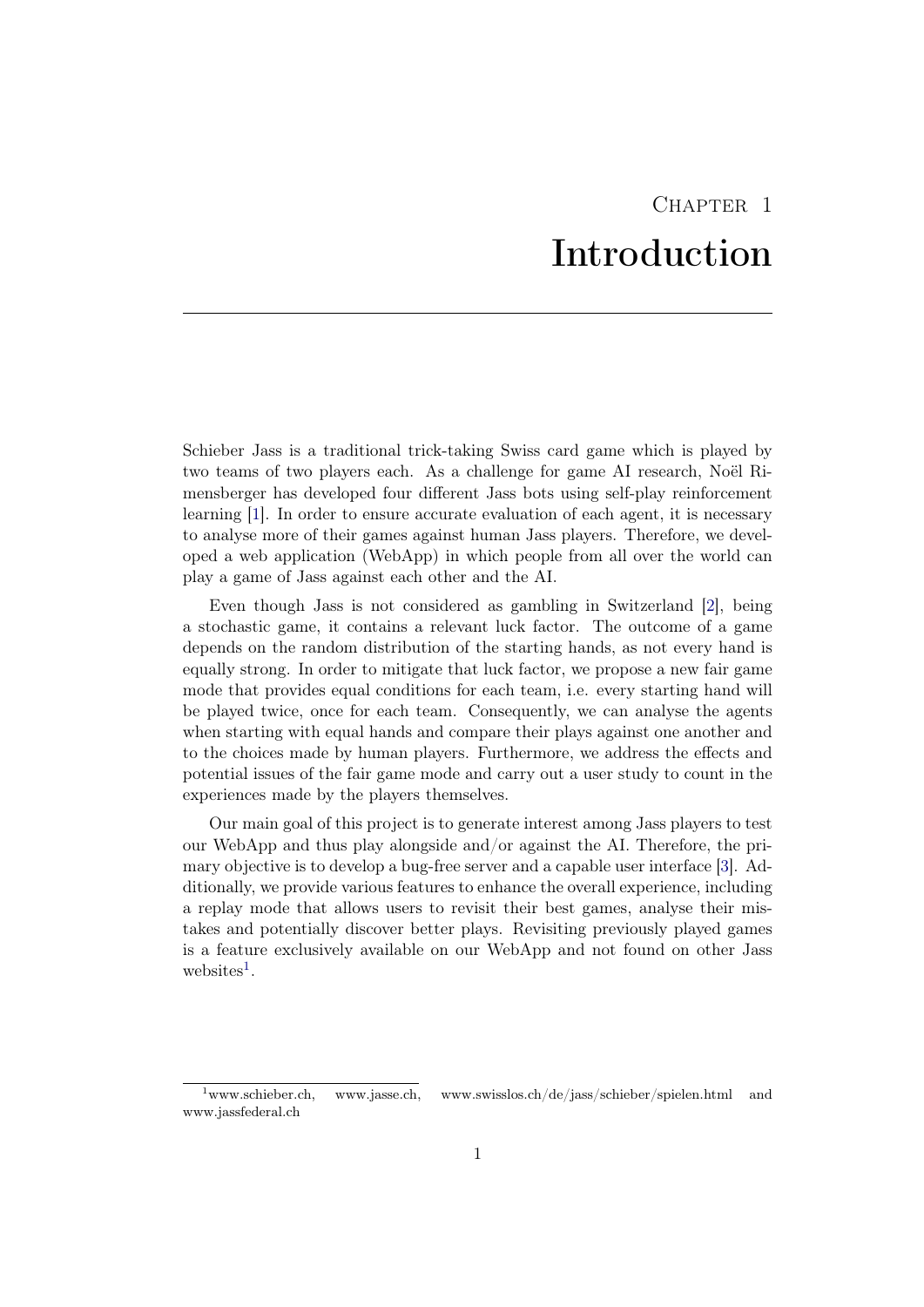# CHAPTER<sub>2</sub> Background

<span id="page-5-0"></span>In this chapter, we explain relevant information for the rest of the thesis.

### 2.1 Jass Terminology

In a Schieber Jass game, two opposing teams of two players each play against one another. First, a 36 card deck is randomly shuffled and evenly distributed amongst the four players, giving every player their starting hand. Then the first round begins. The starting player makes a *trump call* by either choosing one of the suits (Roses, Shields, Acorns, Bells), or one of the trumps bottom-up or top-down. Alternatively, s/he may let the partner decide for him/her (to shove), hence the name Schieber (shoving in German). Then s/he plays the first card, followed by the other players in counter-clockwise direction. They must always play the same suit or a trump card. If they can't, they may discard any card into play. Then, the player who played the highest card or the strongest trump card wins the trick, earns the points from the four cards and begins the next trick. After 9 tricks have been played, the next round begins with the new starting player being the one counter-clockwise to the right. As soon as one team reaches a set number points, they win the game. In each round, 157 points can be made - with the exception of 257 points for a match (winning all 9 tricks).

### 2.2 Server

Our Jass server was built upon the implementation of the Zühlke Jass Challenge [\[4\]](#page-17-0).

#### 2.2.1 Setup

The back-end of our WebApp runs on a Express server in Node.js [\[5\]\[6\]](#page-17-0), whereas the front-end was developed using React.js [\[7\]](#page-17-0). As soon as a client accesses our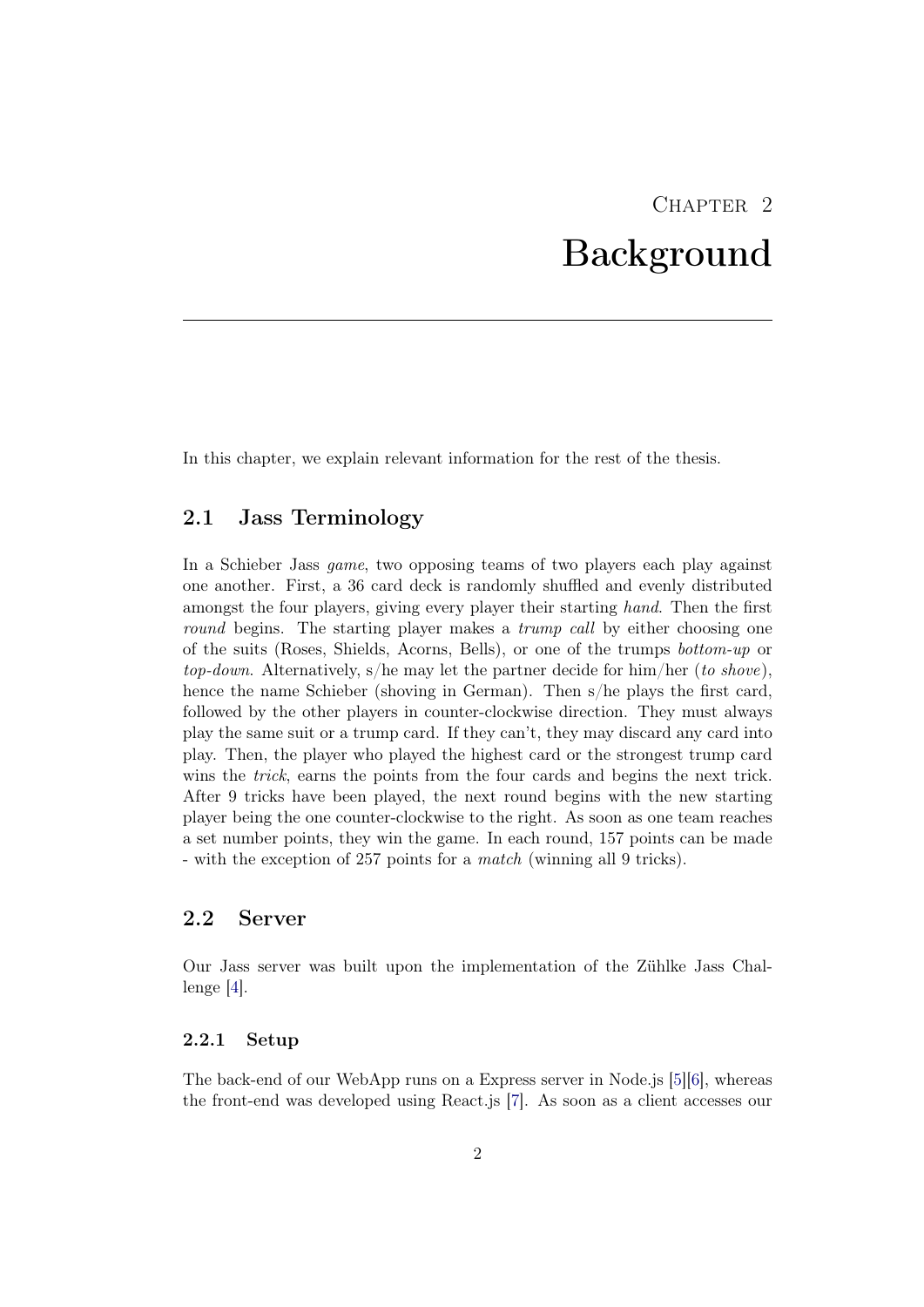#### <span id="page-6-0"></span>2. BACKGROUND 3

website<sup>1</sup>, he connects to the server via a new websocket. The WebSocket Protocol enables two-way communication over a persistent TCP connection between a web browser and a web server [\[8\]](#page-17-0). This allows the back-end to send messages to the client without having to wait for a request. On connection, the SessionHandler module starts sending requests to the browser. By starting a new game, the client sends back a response. With that information, the SessionHandler creates a new Jass Session to which the player's websocket is added. The game starts once four players have joined the session. Throughout the game, the server sends information about the current state to all the clients and/or requests the next move from them.

#### 2.2.2 Bots

Instead of waiting for 3 other players, the client can fill the remaining slots with python bots. In [\[1\]](#page-17-0), Rimensberger has created four different agent types that can play a game of Jass, namely bot A, bot B, bot C and bot D. We decided to only use bot C and bot D for our WebApp, as they achieved the highest performance in testing [\[1\]](#page-17-0). Bot D is a mixed agent having a policy trained by Proximal Policy Optimization [\[9\]](#page-17-0) for the trump phase and a Determinized Monte Carlo Tree Search (DMCTS) [\[10\]](#page-17-0) agent with 40 determinizations of 400 iterations each for the card play phase. Bot C uses a DMCTS agent with 10 determinizations of 100 iterations each for both phases [\[1\]](#page-17-0).

### 2.3 Data

All played games are saved to a SQL database [\[11\]](#page-17-0) using phpMyAdmin [\[12\]](#page-17-0). For each round, we store the round number, trump call, starting player, game mode (see Chapter [3.1\)](#page-7-0) and the points, as well as the four starting hands. In addition, to be able to reconstruct every game, each trick is also saved. In total, the collected information consisted of over 14'500 rows of data. However, that included many rounds and tricks from prematurely finished games. Therefore, we pre-processed the data by filtering out all the games that lasted less than 6 rounds. This resulted in over 11'800 rows of data to analyse.

<sup>1</sup>https://jass.ethz.ch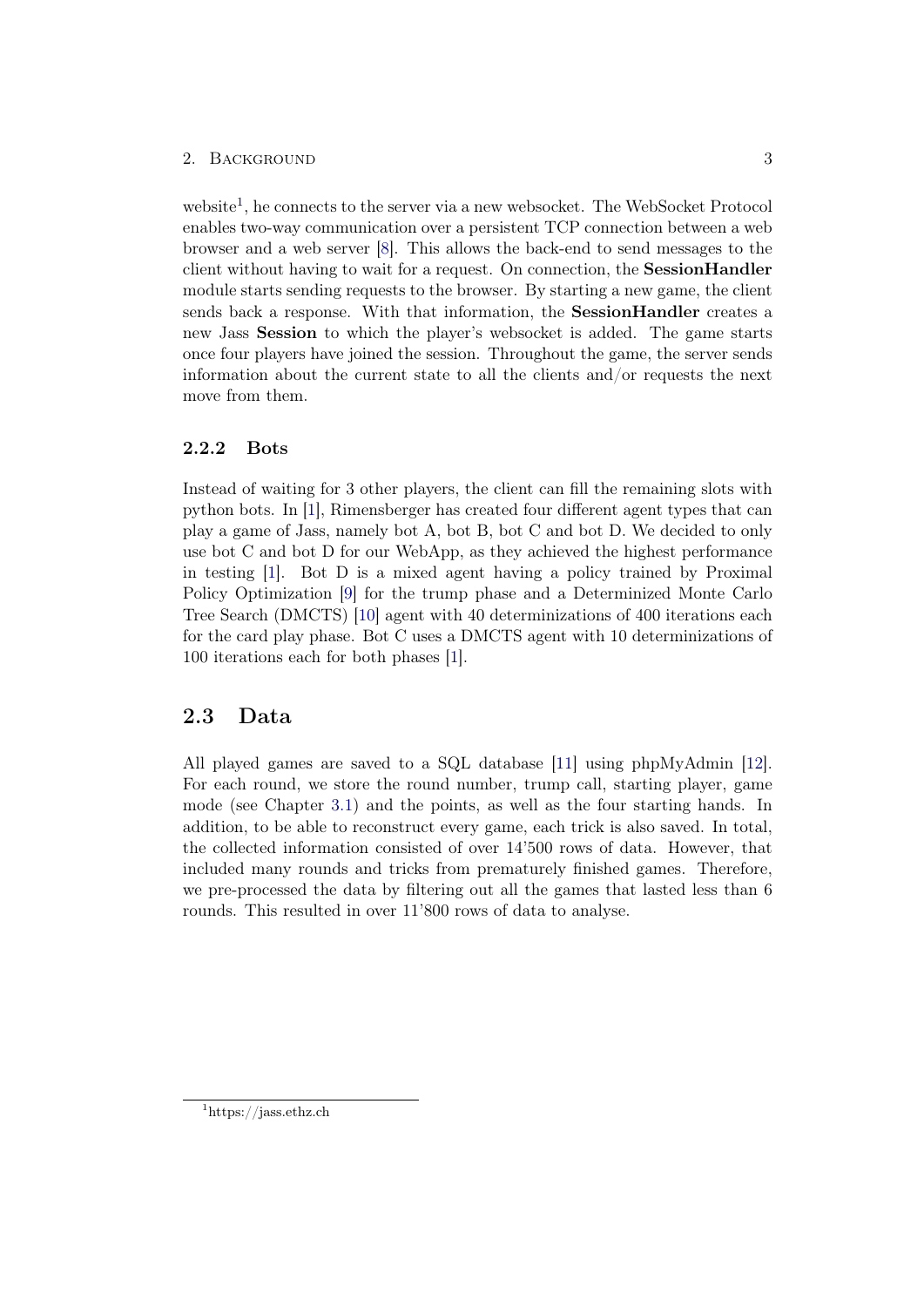### $CHAPTER$  3

# <span id="page-7-0"></span>Extensions to the WebApp

Users now have the possibility to log in to our WebApp, which allows us to track multiple games from the same player. After logging in, the user name is saved to the local storage of the browser. When setting up a new Jass game, the player is given several options. S/he can create a private table which requires entering a password to join or watch the game, and s/he can set the number of points needed for winning, e.g. 1000 points. But most importantly, the user is given the choice between the standard game mode and the fair game mode.

### 3.1 Fair Game Mode

Jass is considered partially a game of luck, as each starting hand of 9 random cards determines the chance of winning the round. In order to eliminate this luck factor, we created a fair game mode with the intention of allowing both teams to start with same hands. This gives each team an equal opportunity and would level the playing field, thus making the game fair.

Letting a player start with the same hand as an opposing player in a previous round requires dealing the same cards again, i.e. repeating the round.

**Definition 3.1** (Repeated Round). We say round  $r'$  repeats round r if both have the same starting hands and round  $r'$  is played after round r. Round  $r'$  is called the repeated round, whereas round  $r$  is called the original round. Together they form a round pair  $(r, r')$ .

Thus, a fair game consists of only round pairs, i.e. every round is part of a round pair. However, the team starting in a repeated round might have a disadvantage, as an opposing player could remember the cards from the original round. To balance this out, both teams must start in an equal number of original rounds. In addition, before dealing the cards, the server randomly permutes the suits to hide which rounds are repeated (Figure [3.1\)](#page-8-0). Note that games remain fair under suit permutation, as all four suits are equally strong prior to the trump call, i.e. swapping any two suits in a set of starting hands doesn't change the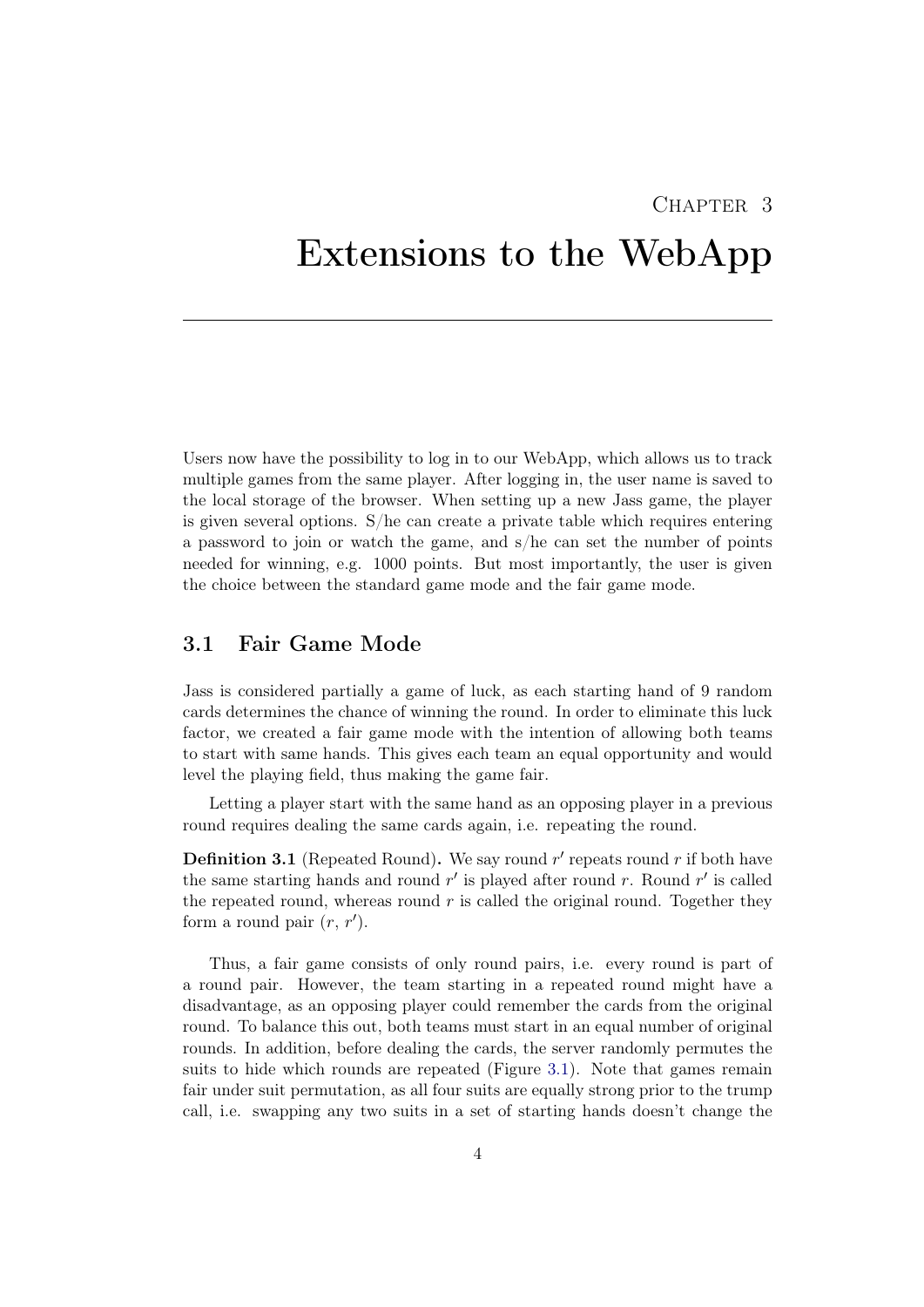<span id="page-8-0"></span>3. EXTENSIONS TO THE WEBAPP 5



Figure 3.1: An original and its repeated hand. Note that the values are the same, just the suits are permuted.

game dynamic and outcome. Further, we can permute the order of the games under the restriction that each team starts in the same number of original rounds. In practice, when a new fair game with  $n$  rounds is started, the server calculates a random valid sequence d of original and repeated rounds.

$$
d = [x_1, x_2, ..., x_n]
$$
 where  $x_i = \begin{cases} 0 & \text{if round } i \text{ is an original round} \\ t & \text{if round } i \text{ repeats round } t \end{cases}$ 

This sequence is then used throughout the game to decide which cards to deal to the players.

Example 3.2. Assume a fair game with 12 rounds was started. Hence, there will be 6 original and 6 repeated rounds, 3 of each for both teams. The server then calculates a random valid sequence d, e.g. [0, 0, 2, 0, 0, 5, 4, 0, 8, 1, 0, 11]. In this example, the first two rounds are original rounds and played with randomly distributed cards. Then, round 3 repeats round 2, and the server deals the same cards as in round 2 to the players. But in order to make it harder to recognize a repeated hand, the suits are randomly permuted. Rounds 4 and 5 are again original rounds, whereas round 6 repeats round 5. The game continues until all 12 rounds have been played. Finally, the team with more points wins.

### 3.2 Replay Mode

A logged in user has access to all of his/her previously played games and is given the possibility to replay them. When a game is replayed, the server first fetches all the relevant information about that game from the database and then displays it to the user, including every card in each players hand. Then, s/he can play through the game card by card by choosing one of the four following actions (refer to Figure [3.2\)](#page-9-0).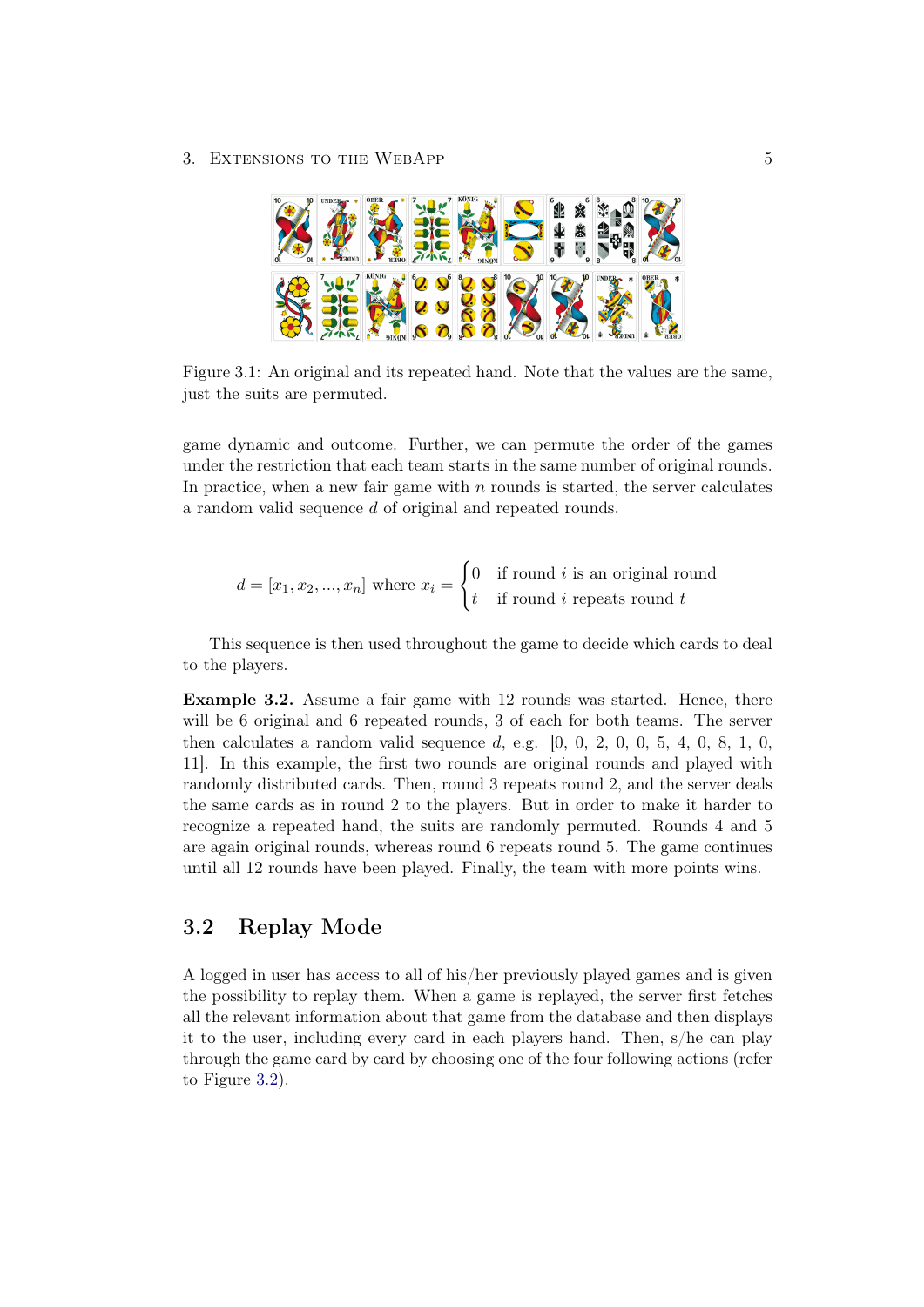<span id="page-9-0"></span>3. EXTENSIONS TO THE WEBAPP 6



Figure 3.2: Actions in the replay mode.

- 1. Play the next card: Places the next card that was played in that game from its hand onto the table.
- 2. Play the previous card: Removes the previously played card from the table and puts it back into the respective hand.
- 3. Move the slider: Allows the user to jump to any played card of the current round. Plays/removes all cards up to that point.
- 4. Switch to a different round: Removes all cards on the table and from the hands, and loads the newly selected round.

Furthermore, if the replayed game was a fair game, the user can directly switch between an original and a repeated round, and also sees the difference of points made when starting in those rounds compared to the other team.

**Definition 3.3** (Round point advantage). The round point advantage  $RPA(r_1)$ of round  $r_1$  that forms a round pair with round  $r_2$  is defined as the difference of their starting team points.

By Definition 3.3, it follows that

$$
RPA(r_2) = -RPA(r_1)
$$
\n(3.1)

for every round pair  $(r_1, r_2)$ . The round point advantage (from now on RPA) reveals the better playing team in repeated rounds. In general, the replay mode enables users to analyse their plays, identify potential mistakes and discover better strategies.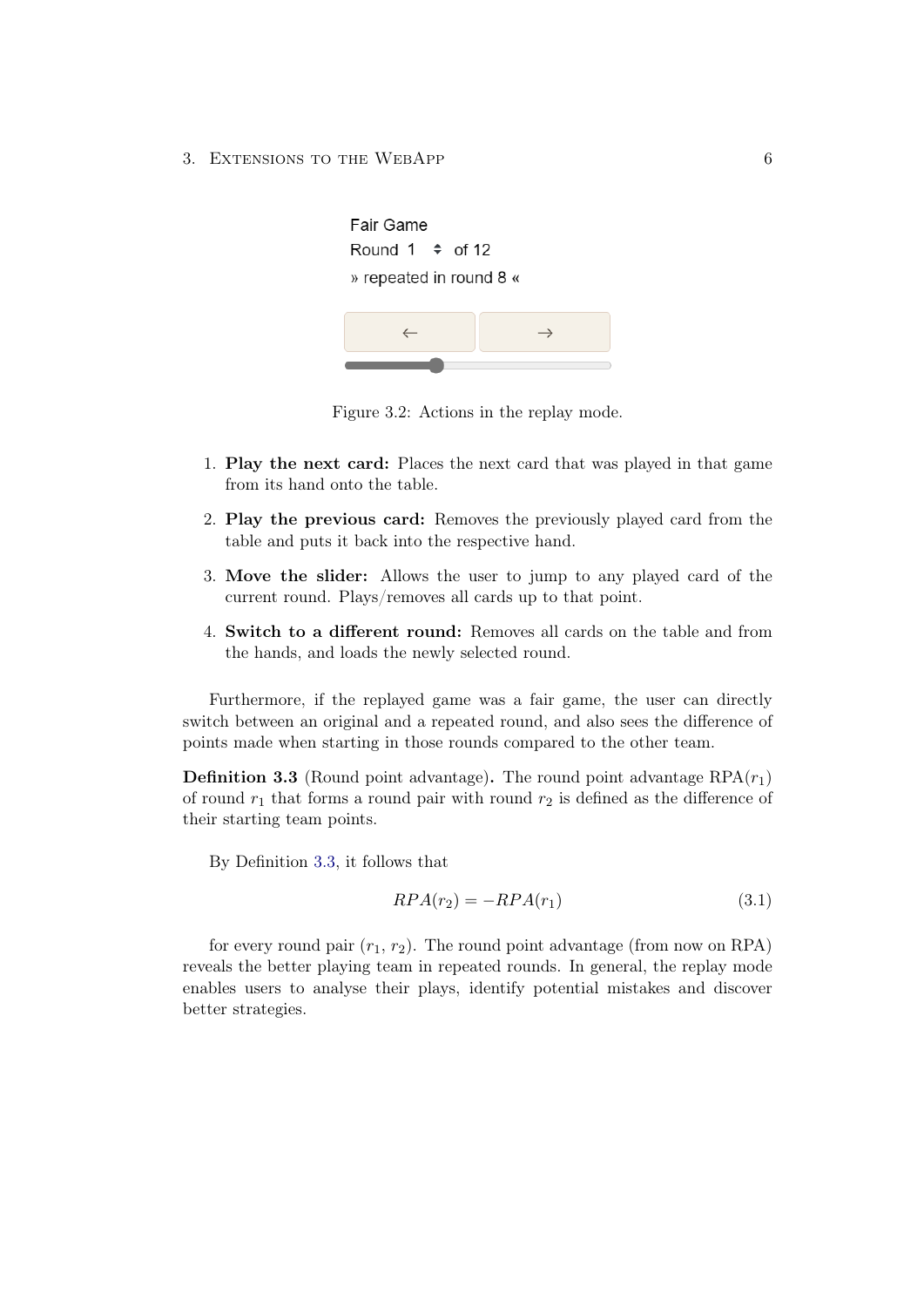# $CHAPTER$  4 Evaluation

<span id="page-10-0"></span>As of this writing, over 130 Jass games have been played on the WebApp. In this section, we will analyse the performance of the AI and evaluate the fair game mode.

### 4.1 Performance of the Bots

In order to assess the performance of the bots, we will evaluate all games stored in the database (see Chapter [2.3\)](#page-6-0).

#### 4.1.1 General Performance

Table [4.1](#page-11-0) shows the number of games played by each team and player type as well as their win rate and average point advantage. Overall, bot D achieved the best performance and won over half of its games, whereas bot C was losing 3 out of 5 games on average. As a team, the D bots won 31 of their 57 games (5 of 9 against two human players), giving them the second highest winning rate of 54%. On the other hand, the C bots lost 34 out of their 54 games as a team, thus having a significantly smaller winning rate of 37%. In particular, they won only once against a team of two human players while losing four times. The highest win rate as well as the largest point advantage of 79.20 points was achieved by human players who played alongside a D bot. One reason might be that they faced a team of two C bots in the majority of their games, which are notably the weakest players, and therefore often won by a high margin.

Overall, this evaluation mostly matches the results from Rimensberger [\[1\]](#page-17-0). In his experiments, a team of C bots had an almost identical win rate of 0.38 compared to the one shown in Table [4.1.](#page-11-0) The same applies to D bots with a 0.04 lower win rate of 0.5. Only human players had a notably higher win rate of 0.68. However, this result includes games played against a pair of the much weaker A and B bots (win rate of 0.0 resp. 0.2).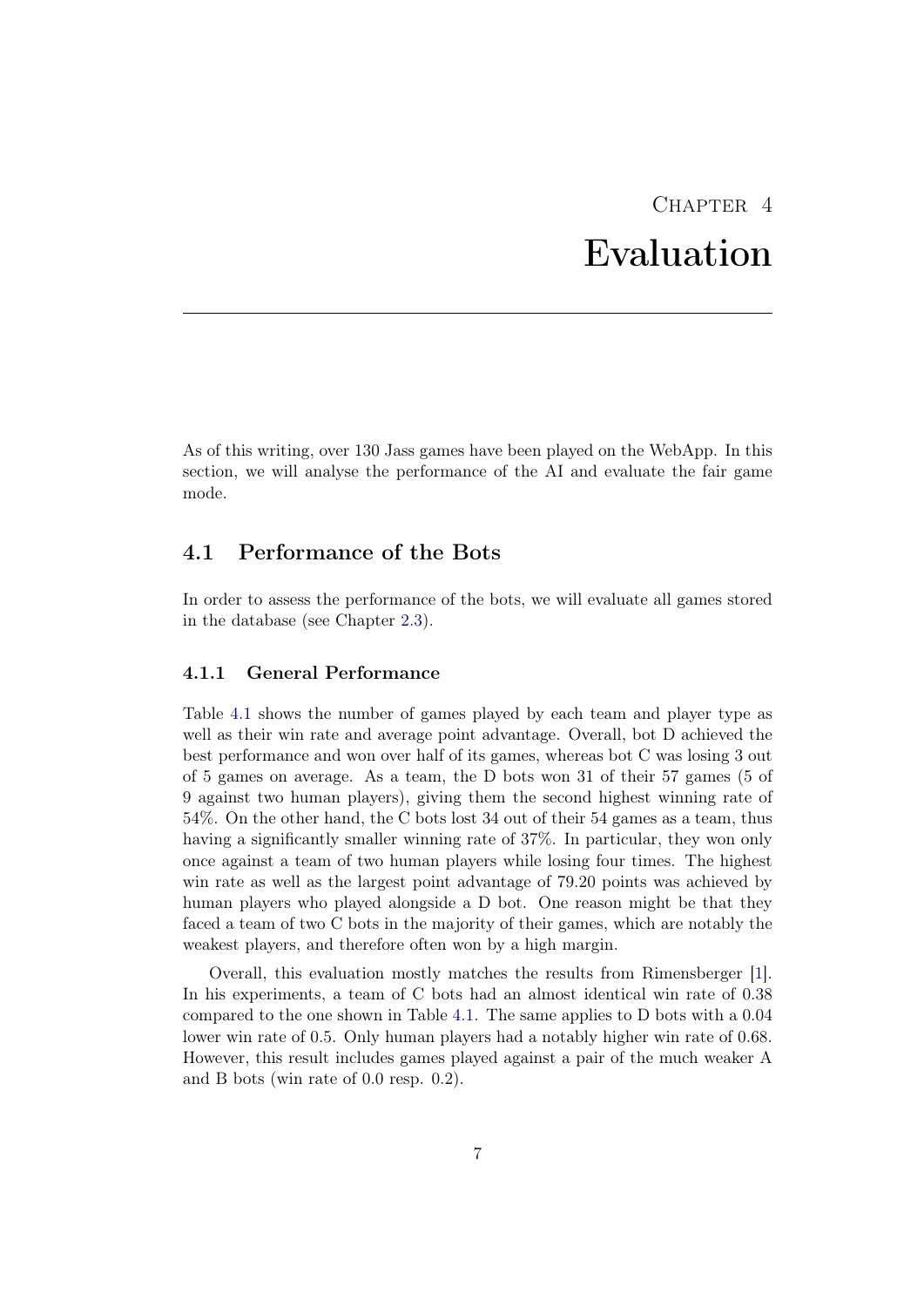#### <span id="page-11-0"></span>4. Evaluation 8

| All games              |                 |          |       |       |  |
|------------------------|-----------------|----------|-------|-------|--|
|                        | Games Played    | 158      | 165   | 169   |  |
| Overall                | Win Rate        | 0.40     | 0.57  | 0.52  |  |
|                        | Point Advantage | $-53.41$ | 30.02 | 20.63 |  |
|                        | Games Played    | 54       | 57    | 34    |  |
| As a team              | Win Rate        | 0.37     | 0.54  | 0.47  |  |
|                        | Point Advantage | $-77.72$ | 8.02  | -7.47 |  |
|                        | Games Played    | 50       | 51    |       |  |
| With a human           | Win Rate        | 0.48     | 0.63  |       |  |
|                        | Point Advantage | 0.9      | 79.20 |       |  |
| Fair games             |                 |          |       |       |  |
|                        | Games Played    | 126      | 122   | 124   |  |
| Overall                | Win Rate        | 0.40     | 0.56  | 0.55  |  |
|                        | Point Advantage | $-67.43$ | 36.49 | 32.62 |  |
|                        | Rounds Played   | 45       | 46    | 47    |  |
| <b>Decisive Rounds</b> | Win Rate        | 0.33     | 0.59  | 0.57  |  |
|                        | Average RPA     | $-33.78$ | 19.26 | 13.49 |  |

Bot C Bot D Human Player

Table 4.1: Results from the games played on the WebApp. The first row shows the performance of each player type independent of its team partner. The middle row displays the results of two bots or two human players playing as a team. In the third row, we see the outcome of human players playing alongside a bot. The final two rows indicate their performance in fair games.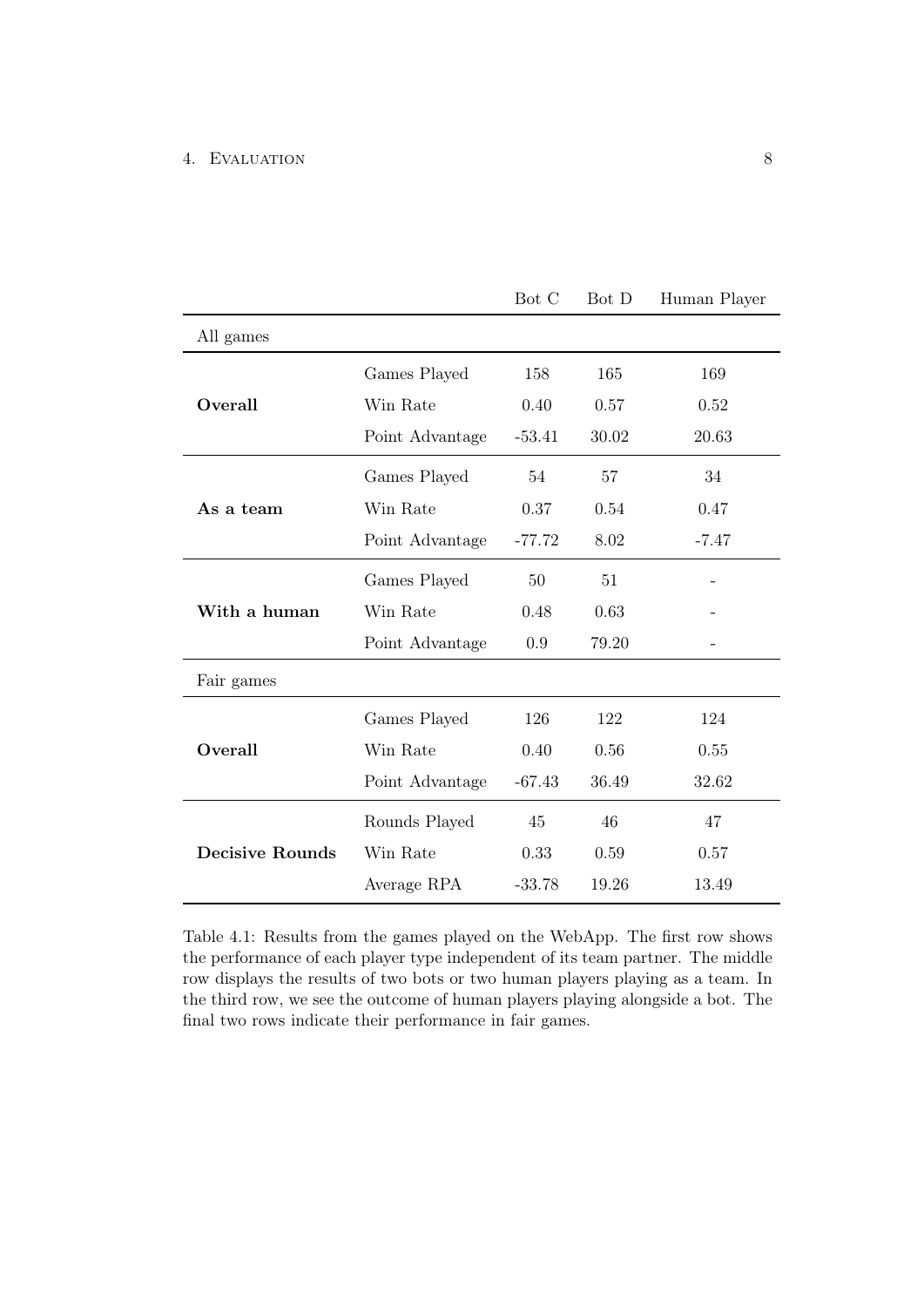#### <span id="page-12-0"></span>4.1.2 Performance in Fair Games

Definition 4.1 (Decisive Round). A round pair including the round with the highest RPA is called a decisive round pair and its rounds are the decisive rounds.

Decisive rounds usually determine the winner of a fair game. In fact, in 86% of the games played, the winner of the decisive round pair has won the entire game. To determine why bot C has the lowest win rate, we can analyse their strategies in the decisive rounds.

In Table [4.1,](#page-11-0) we see the average RPA for each player type when being the starting player in decisive rounds. As expected, bot C put in the weakest performance with an average RPA of -33.78 points. Bot D outclassed human players once more with an average RPA of 19.26 points compared to the latter's 13.49 points. As both starting players have an equal hand in decisive round pairs, we can compare their trump calls to determine which one lead to winning the round. Figure [4.1](#page-13-0) shows that in 39% of the time, both players chose the same call. Surprisingly though, 33% of all decisive round pairs were won by the player who decided to shove when the other player did not. And in fact, bot D made the shoving call in 19 out of the 46 decisive rounds and won 15 of them (see Figure [4.2a](#page-13-0)), implying that its partner most likely had a better starting hand in those rounds. On the flip side, bot C lost most decisive rounds after not shoving, as shown in Figure [4.2b](#page-13-0).

We can conclude that shoving often resulted in a high RPA and therefore a decisive round. Unlike bot C, human players and bot D regularly let their partner decide the trump call when starting with a weak hand. This ability to deal with poor starting hands was a decisive factor in many games and might be one reason for the performance difference.

### 4.2 Fair Game Mode Evaluation

Fair games should turn out to be closer on average, as they are more balanced. Figure [4.3](#page-14-0) compares the distribution of the point advantage from the winning team in both fair and standard games. And in fact, fair games tend to be significantly more hard-fought, as half of them were won by a margin smaller than 66 points. On the flip side, in standard games, the median of the winner's point advantage was 91 points, an increase of 38% compared to the fair game mode. However, many fair games (33%) still ended up having a clear winner, i.e. a point advantage of over 120 points. Nevertheless, this does not contradict the game's fairness, as if two teams of different strength play a balanced game, the better team is likely to win by a high margin. In the standard game mode on the other hand, the weaker team could open with better starting hands, giving it a fighting chance.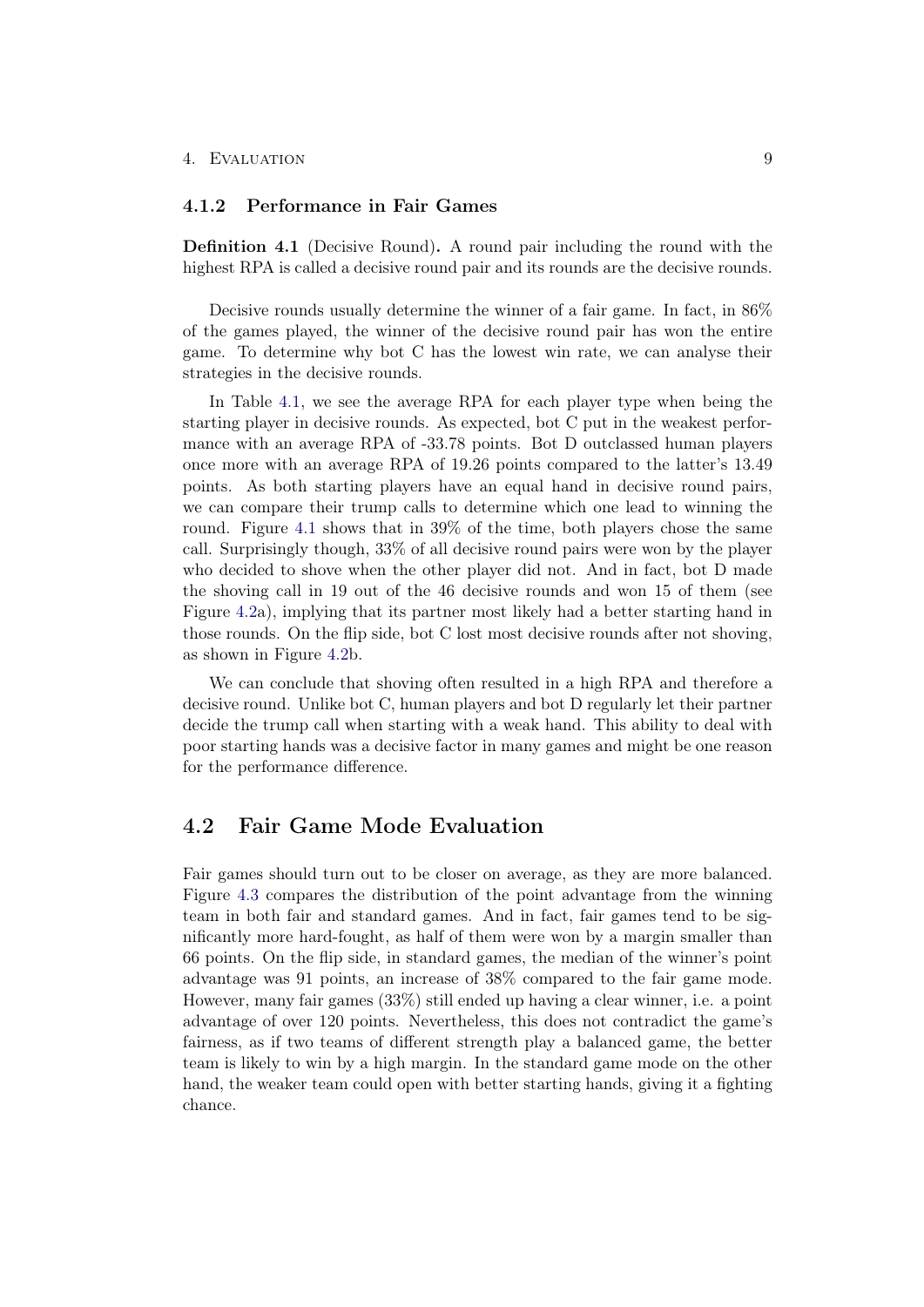#### <span id="page-13-0"></span>4. EVALUATION 10



Figure 4.1: Comparison of the two trump calls in decisive round pairs. Either both are the same (equal call), only one player decided to shove (shoving if that player won, else not shoving) or both players didn't shove, but chose a different trump  $(\text{other})$ .



Figure 4.2: Trump calls made by each player type when (a) winning or (b) losing a decisive round pair.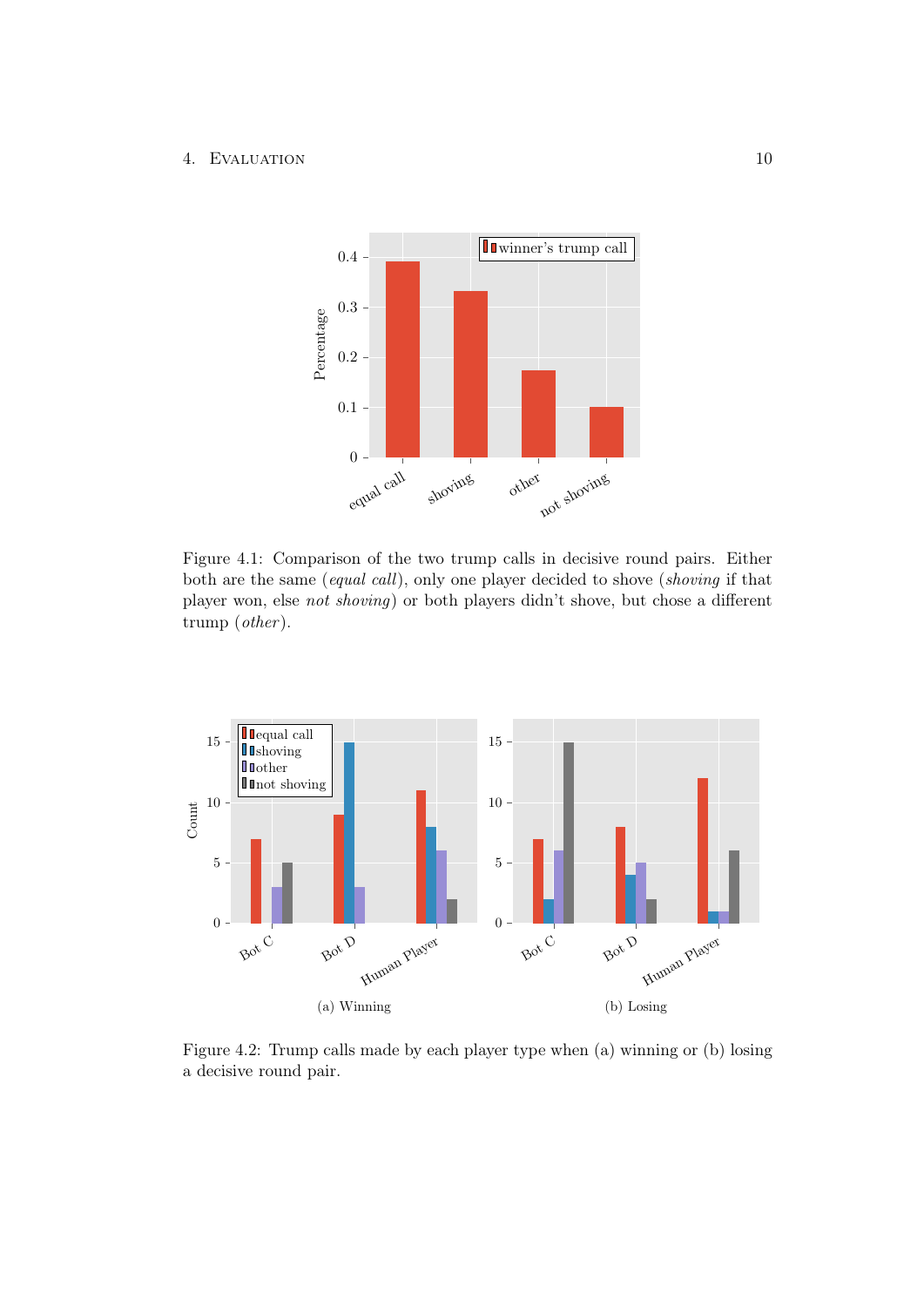#### <span id="page-14-0"></span>4. Evaluation 11



Figure 4.3: Point advantage distribution in fair games and standard games.

#### 4.2.1 User Study

One might argue that repeated hands can easily be recognized despite permuting the suits, which could give the second team that plays a hand an advantage. Even though the overall game would still be fair, as both teams start in the same number of repeated rounds, it might favour more skilled players. Therefore, we started a user study where players were asked to fill out a form about their experience with the fair game mode (see Appendix A for details). Most importantly, we wanted to discover which players, if any, would recognize repeated hands and could take advantage of it.

Most players (87%) weren't able to recognize any repeated hands (Figure [4.4\)](#page-15-0). Out of the 6 players who did, only 2 were stating that this knowledge gave them an advantage. Interestingly, those two players assessed themselves as professional (5) respectively very good (4) Jass players, whereas the other four players rated themselves at lower levels (2, 3, 3 and 4). Figure [4.5](#page-15-0) shows higher level players gaining more advantage in the fair game mode. However, only 1 out of 5 professional Jass players could recognize any repeated hands, so more data would be needed in order to verify this tendency. On the other hand, many players thought that this knowledge could give them an advantage in further games. When asked, 17.4% were sure about the future advantage, whereas the majority of 54.3% answered "Maybe". 3 out of 4 players who played multiple games and submitted the form changed their opinion on the potential future advantage. After the first game, all four players answered "Maybe". But, after the succeeding games, they switched to a "No", suggesting that they came to the conclusion that it's too difficult to recognize hands and thereby gain an advantage.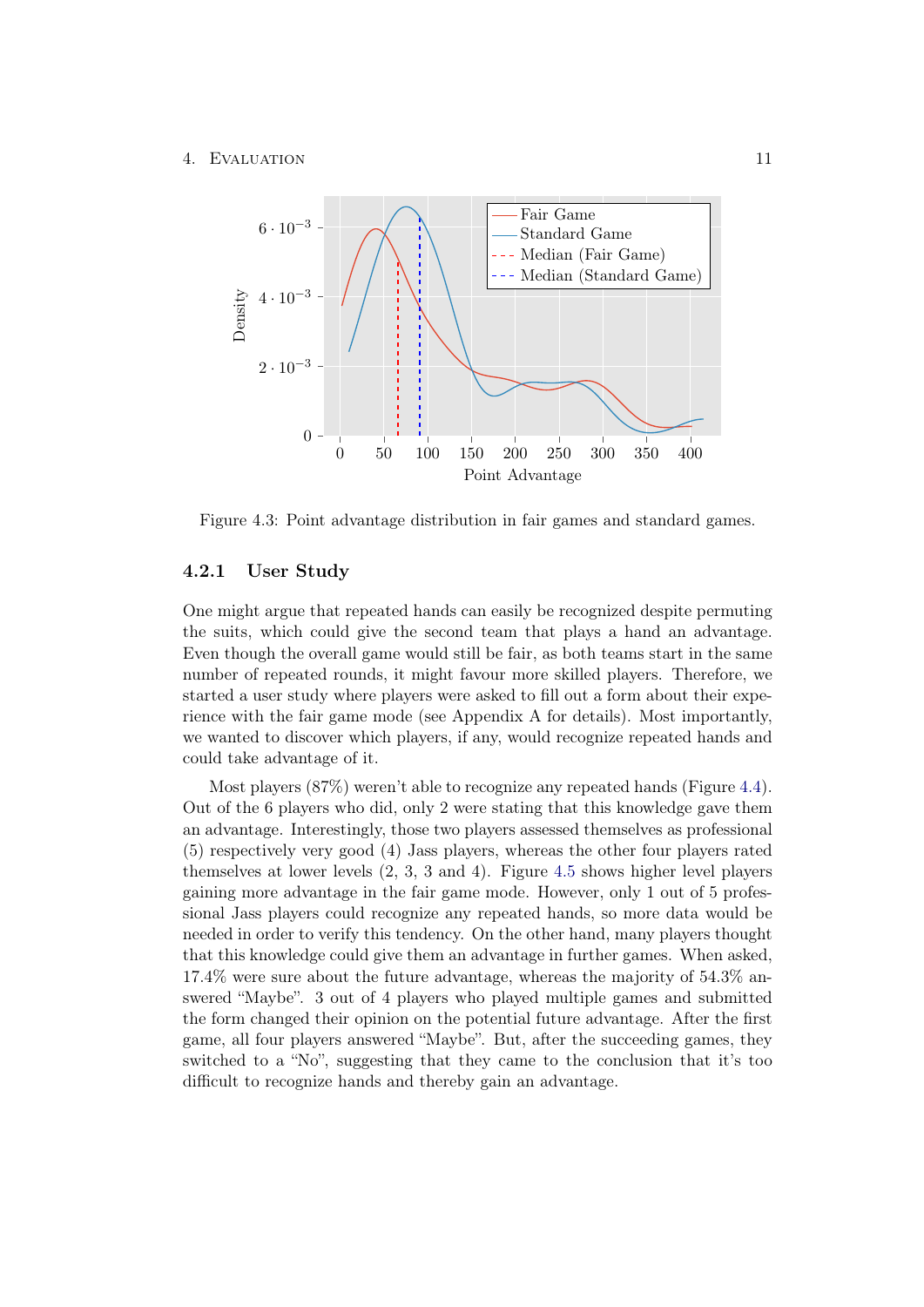#### <span id="page-15-0"></span>4. Evaluation 12



Figure 4.4: Number of recognized hands in one fair game according to players of different Jass levels.



Figure 4.5: Gained advantage by recognizing repeated hands in one fair game according to players of different Jass levels.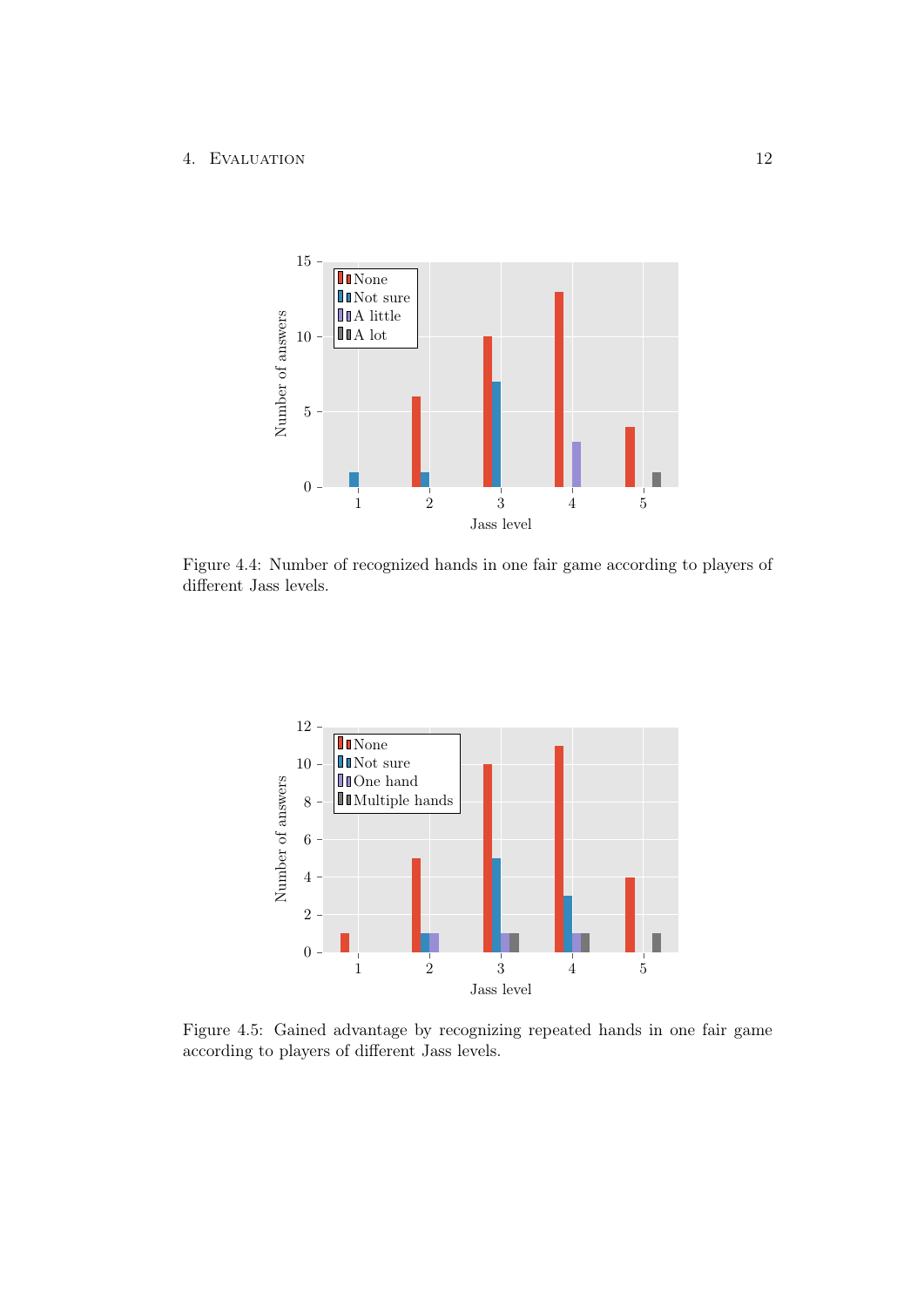# CHAPTER 5 Conclusion

<span id="page-16-0"></span>The feedback on the WebApp was mostly positive. Users have mentioned the strength of D bots, reflecting our evaluation of their performance - even having a positive win rate against a team of two human players. On the other hand, bot C didn't perform as well as the other player types, but could win games nonetheless. One of its weaknesses seemed to be choosing the most optimal trump call. As a matter of fact, multiple players have stated that bot C made incomprehensible and confusing trump calls.

In this thesis, we have introduced a new fair game mode to eliminate the luck factor in Jass and allowing users to play a fair and more balanced game. Actually, most games on the Jass server were played in this mode, resulting in a sufficient amount of data to analyse the fairness and its consequences. We discovered that fair games tend to be closer than standard Jass games, implying that the fair game mode functions as intended. In addition, we learned in a user study that most players could neither recognize repeated hands nor gain an advantage from that.

For a future version of the Jass server, we would only consider bot D for playing against and/or alongside human players, as they offer the greatest challenge. In addition, we want to implement a user management system such that players can create an account which facilitates keeping track of their games. This would also allow for a ranked mode in which players can compete in a tournamentstyle setting against each other. Such a ranking might attract more skillful Jass player leading to the possibility of evaluating the agents in a more competitive environment.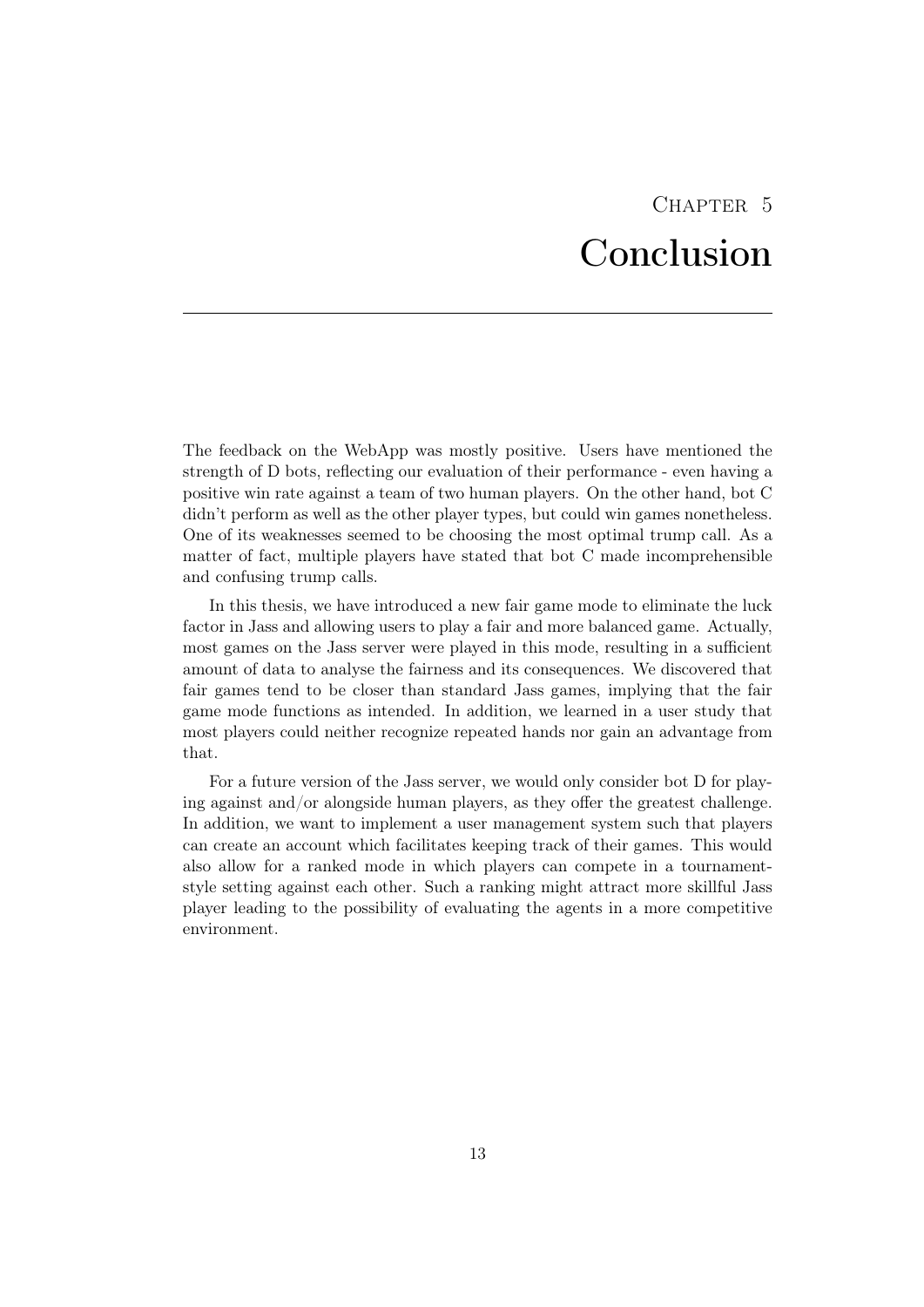## Bibliography

- <span id="page-17-0"></span>[1] N. Rimensberger, "Developing a jass ai," in Distributed Computing Group, Computer Engineering and Networks Laboratory, ETH Zürich, Aug. 2020.
- [2] S. Çeven, "Swisslos: No online-jass for gambler from liechtenstein," Jan. 2021. [Online]. Available: [https://www.casinoonline.de/nachrichten/](https://www.casinoonline.de/nachrichten/swisslos-online-jass-nicht-mehr-in-liechtenstein-50550) [swisslos-online-jass-nicht-mehr-in-liechtenstein-50550](https://www.casinoonline.de/nachrichten/swisslos-online-jass-nicht-mehr-in-liechtenstein-50550)
- [3] R. Nacheva, "Principles of user interface design: Important rules that every designer should follow," in Final conference - Science in the Service of Society - 2015, 10 2015.
- [4] F. Lüscher, A. Herzog, and J. Akeret, "Jass challenge," Jun. 2017. [Online]. Available: <https://github.com/webplatformz/challenge>
- [5] "Express: fast, unopinionated, minimalist web framework for node.js," 2021. [Online]. Available: <https://expressjs.com>
- [6] S. Tilkov and S. Vinoski, "Node.js: Using javascript to build highperformance network programs," in IEEE Internet Computing, vol. 14, no. 6, 2010, pp. 80–83.
- [7] "React: a javascript library for building user interfaces," 2021. [Online]. Available: <https://reactjs.org>
- [8] I. Fette and A. Melnikov, "The websocket protocol," in Internet Requests for Comments 6455, Dec. 2011.
- [9] J. Schulman, F. Wolski, P. Dhariwal, A. Radford, and O. Klimov, "Proximal policy optimization algorithms," in arXiv:1707.06347, Jul. 2017.
- [10] D. Whitehouse, E. Powley, and P. Cowling, "Determinization and information set monte carlo tree search for the card game dou di zhu," in 2011 IEEE Conference on Computational Intelligence and Games, CIG 2011, Oct. 2011.
- [11] D. Chamberlin, "Sql," in Encyclopedia of Database Systems, L. LIU and M. T. ÖZSU, Eds. Boston, MA: Springer US, 2009, pp. 2753–2760. [Online]. Available: [https://doi.org/10.1007/978-0-387-39940-9\\_1091](https://doi.org/10.1007/978-0-387-39940-9_1091)
- [12] "Phpmyadmin: Bringing mysql to the web," 2021. [Online]. Available: <https://www.phpmyadmin.net>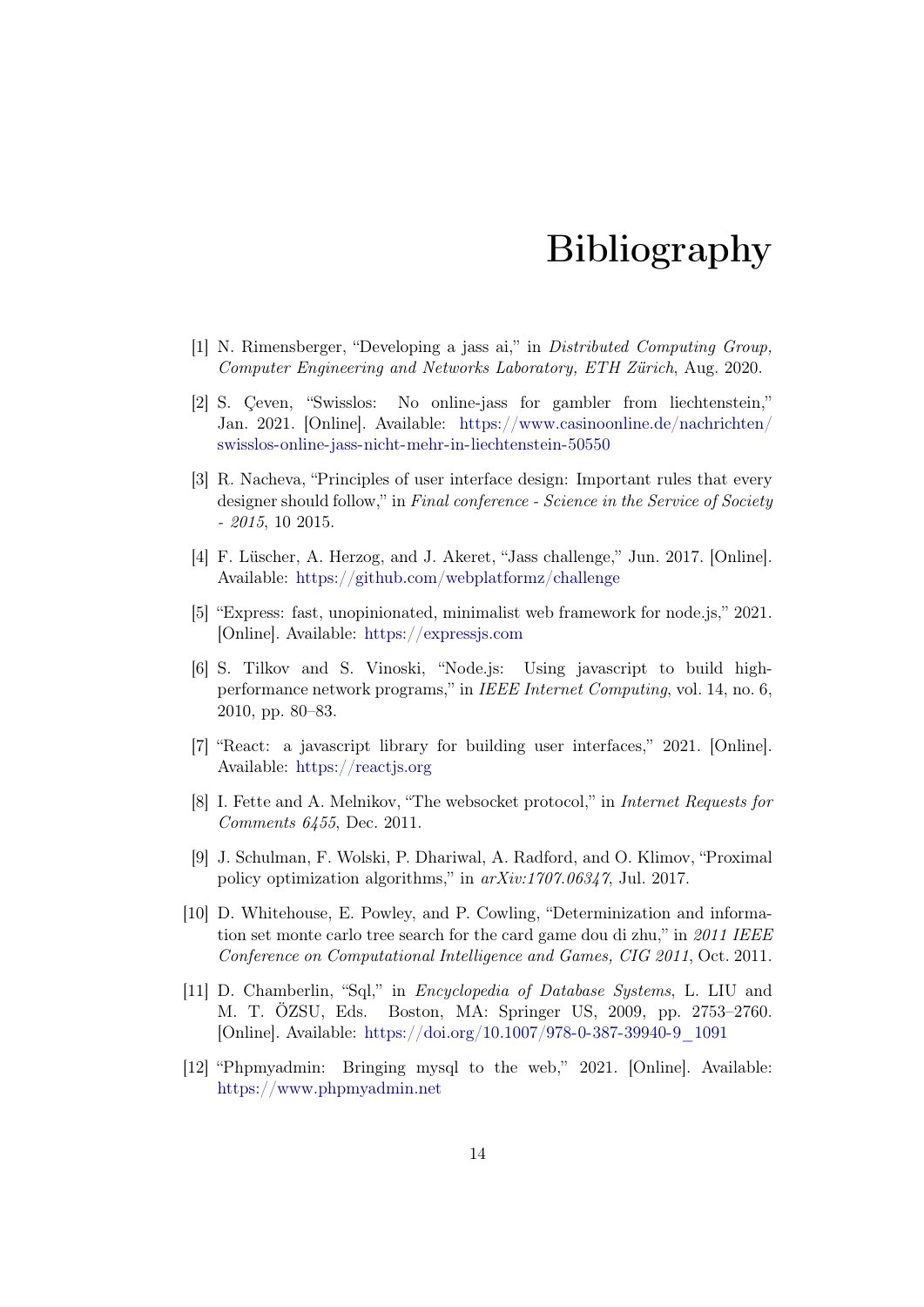# Appendix A User Study

<span id="page-18-0"></span>To evaluate the fair game mode, players were asked to fill out a form with the following questions after playing a fair game.

- 1. Where you able to recognize any repeated hands?
- 2. Do you think that knowledge gave you an advantage?
- 3. Do you think that will give you an advantage in future games, as you know better how it works?
- 4. On a scale from 1 (Beginner) to 5 (Professional), how would you rate your Jass level?

Table [A.1](#page-19-0) and Table [A.2](#page-20-0) show the answers of all 46 players who submitted the form.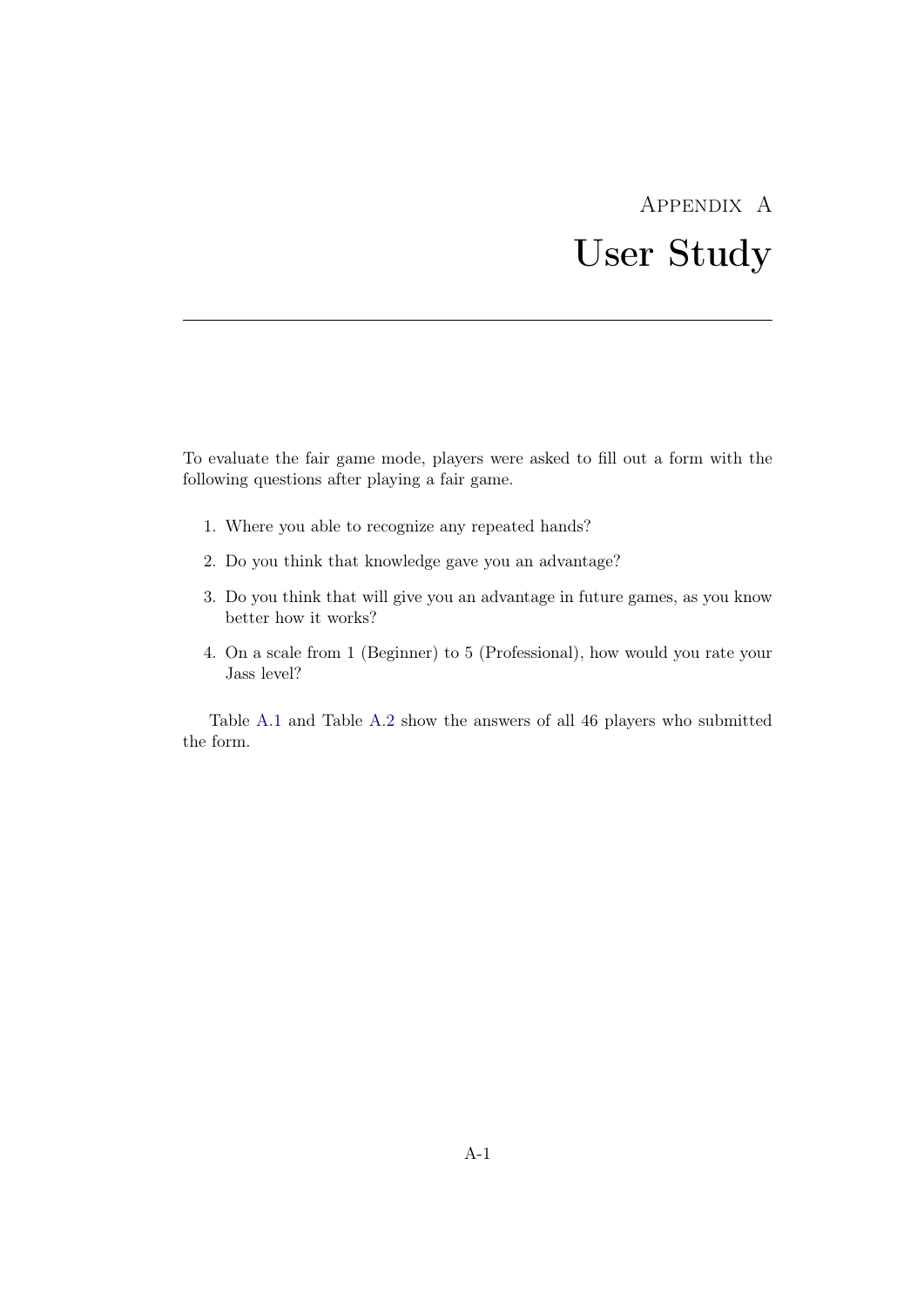<span id="page-19-0"></span>

|                | <b>Recognized Hands</b> | Advantage      | <b>Future Advantage</b> | Level          |
|----------------|-------------------------|----------------|-------------------------|----------------|
| $\mathbf{1}$   | Maybe                   | N <sub>o</sub> | N <sub>o</sub>          | 3              |
| $\overline{2}$ | $\rm No$                | N <sub>o</sub> | Yes. Definitely         | $\overline{4}$ |
| 3              | N <sub>o</sub>          | N <sub>o</sub> | Maybe                   | $\overline{5}$ |
| 4              | N <sub>o</sub>          | Maybe          | Yes. Definitely         | $\mathbf 1$    |
| $\overline{5}$ | N <sub>o</sub>          | N <sub>o</sub> | Maybe                   | 3              |
| 6              | No                      | Maybe          | Maybe                   | 3              |
| 7              | N <sub>o</sub>          | Maybe          | Maybe                   | 3              |
| 8              | Maybe                   | N <sub>o</sub> | Yes. Definitely         | $\overline{4}$ |
| 9              | No                      | Maybe          | Maybe                   | 3              |
| 10             | N <sub>o</sub>          | No             | Maybe                   | $\overline{4}$ |
| 11             | N <sub>o</sub>          | N <sub>o</sub> | N <sub>o</sub>          | $\overline{4}$ |
| 12             | N <sub>o</sub>          | N <sub>o</sub> | Maybe                   | $\overline{5}$ |
| 13             | N <sub>o</sub>          | N <sub>o</sub> | N <sub>o</sub>          | $\overline{5}$ |
| 14             | N <sub>o</sub>          | Maybe          | Maybe                   | $\overline{2}$ |
| 15             | N <sub>o</sub>          | N <sub>o</sub> | Maybe                   | 3              |
| 16             | No                      | No             | No                      | 3              |
| 17             | N <sub>o</sub>          | N <sub>o</sub> | Maybe                   | $\overline{2}$ |
| 18             | N <sub>o</sub>          | N <sub>o</sub> | Maybe                   | $\overline{2}$ |
| 19             | No                      | No             | N <sub>o</sub>          | $\overline{2}$ |
| 20             | N <sub>o</sub>          | No             | Maybe                   | 3              |
| 21             | N <sub>o</sub>          | N <sub>o</sub> | Yes. Definitely         | $\overline{4}$ |
| 22             | Maybe                   | No             | N <sub>o</sub>          | $\overline{2}$ |
| 23             | N <sub>o</sub>          | N <sub>o</sub> | Maybe                   | $\overline{2}$ |
| 24             | One hand                | No             | N <sub>o</sub>          | 3              |
| 25             | One hand                | No             | Yes. Definitely         | $\overline{4}$ |
| 26             | Maybe                   | Maybe          | N <sub>o</sub>          | 3              |
| 27             | One hand                | No             | No                      | $\overline{2}$ |
| 28             | Maybe                   | N <sub>o</sub> | Maybe                   | 3              |
| 29             | N <sub>o</sub>          | N <sub>o</sub> | Maybe                   | $\overline{4}$ |
| 30             | No                      | No             | Maybe                   | $\overline{4}$ |

Table A.1: Result of the user study (first 30 answers).